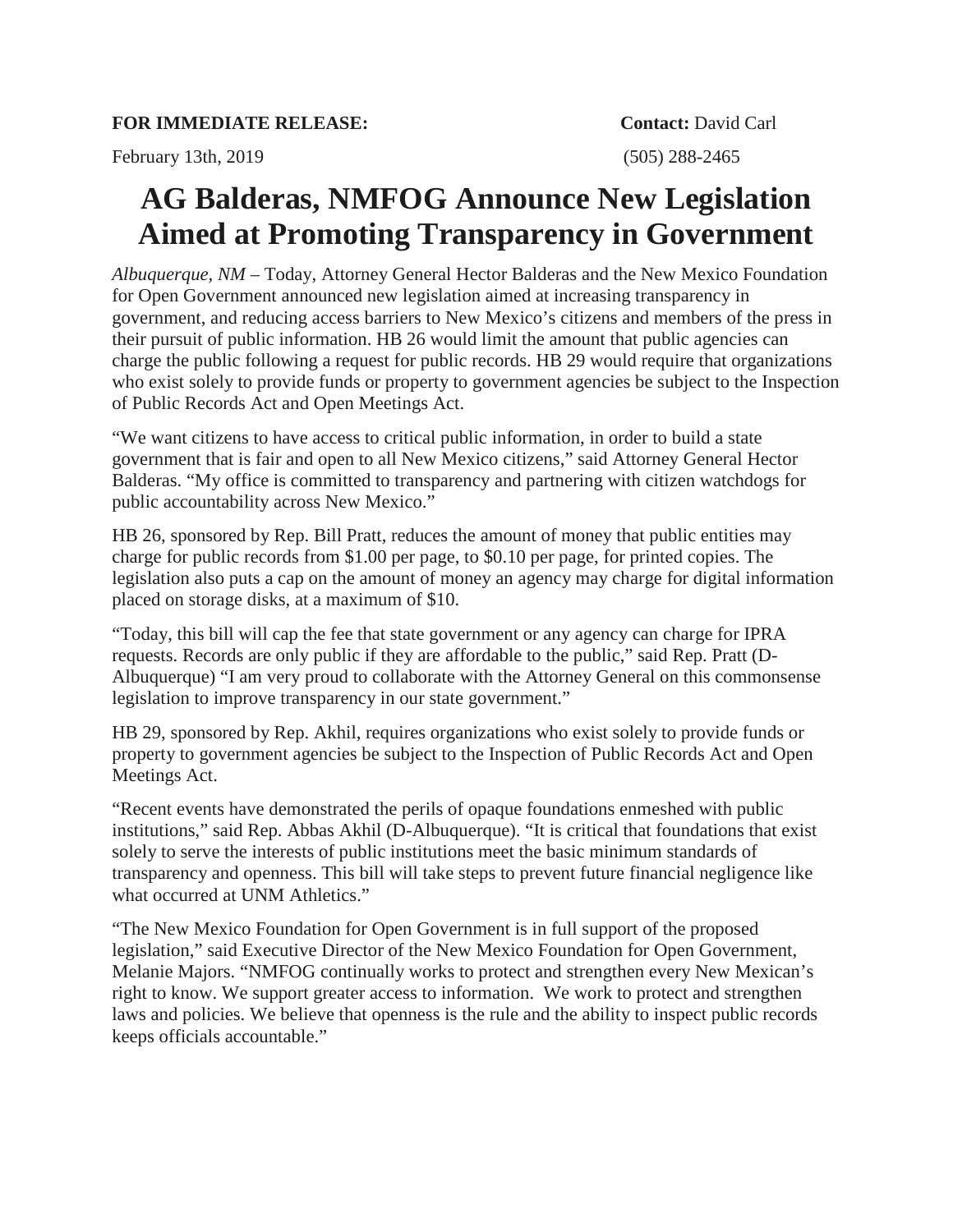"We appreciate the Attorney General's efforts to eliminate outrageous costs for paper copies and electronic records and record searches. These bills also make it very clear that entities that operate on behalf of public agencies must allow all of their records to be open for inspection."

Please see attached for the referenced bills.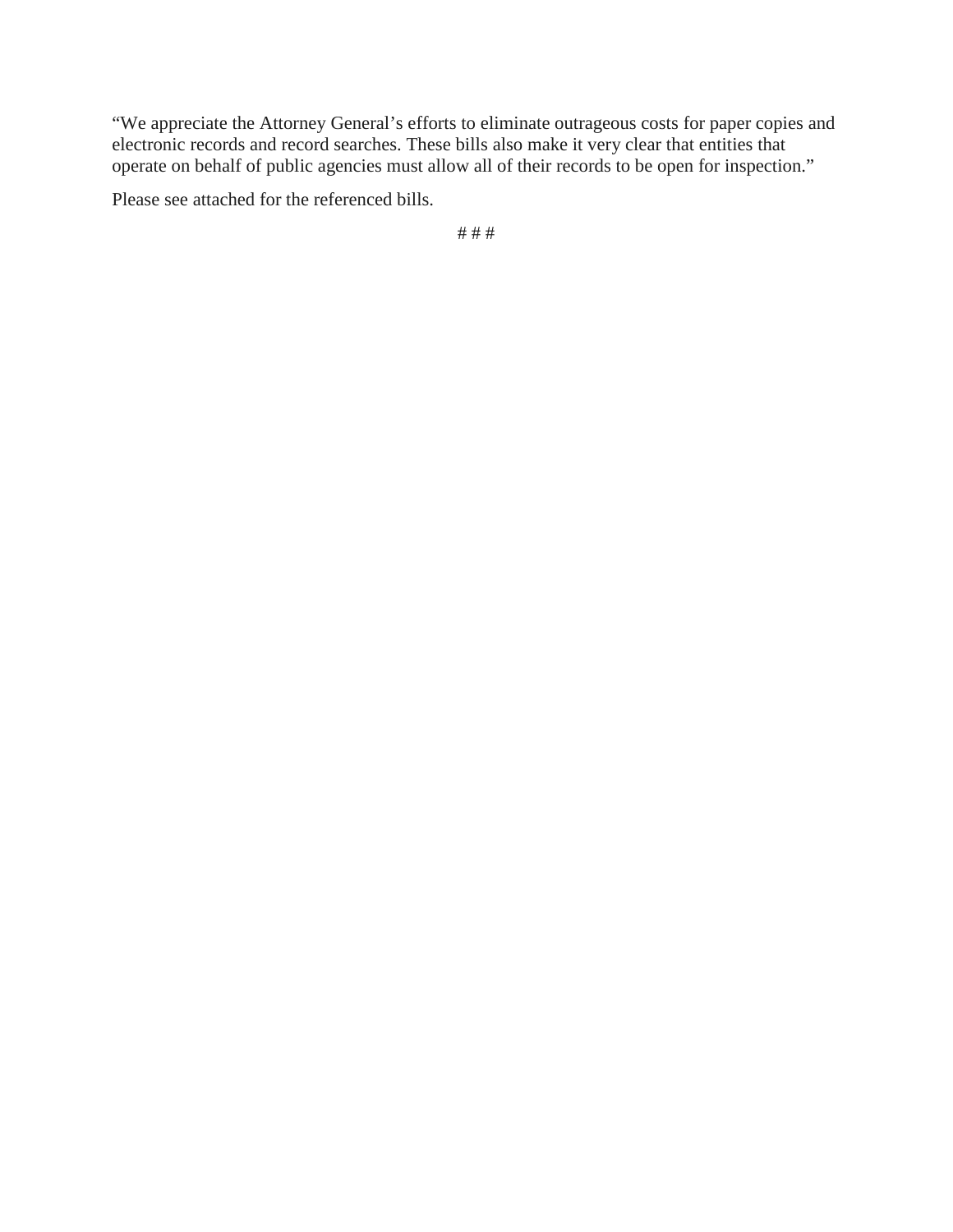| $\mathbf 1$    | HOUSE BILL 26                                                   |
|----------------|-----------------------------------------------------------------|
| $\mathbf{2}$   | 54TH LEGISLATURE - STATE OF NEW MEXICO - FIRST SESSION, 2019    |
| 3              | INTRODUCED BY                                                   |
| 4              | William B. Pratt                                                |
| 5              |                                                                 |
| 6              |                                                                 |
| $\overline{7}$ |                                                                 |
| 8              |                                                                 |
| 9              |                                                                 |
| 10             | AN ACT                                                          |
| 11             | RELATING TO PUBLIC RECORDS; ALLOWING A CUSTODIAN OF PUBLIC      |
| 12             | RECORDS TO CHARGE A REASONABLE FEE FOR ELECTRONIC DOCUMENTS.    |
| 13             |                                                                 |
| 14             | BE IT ENACTED BY THE LEGISLATURE OF THE STATE OF NEW MEXICO:    |
| 15             | SECTION 1. Section 14-2-9 NMSA 1978 (being Laws 1993,           |
| 16             | Chapter 258, Section 6, as amended) is amended to read:         |
| 17             | "14-2-9. PROCEDURE FOR INSPECTION.--                            |
| 18             | A. Requested public records containing information              |
| 19             | that is exempt and nonexempt from disclosure shall be separated |
| 20             | by the custodian prior to inspection, and the nonexempt         |
| 21             | information shall be made available for inspection.<br>If       |
| 22             | necessary to preserve the integrity of computer data or the     |
| 23             | confidentiality of exempt information contained in a database,  |
| 24             | a partial printout of data containing public records or         |
| 25             | information may be furnished in lieu of an entire database.     |
|                | .213721.3                                                       |
|                |                                                                 |

 $[**bracket** etc.**eted** meter $at$ ]. = delete$ **[bracketed material] = delete**  $underscored material = new$ **underscored material = new**

 $\overline{\phantom{a}}$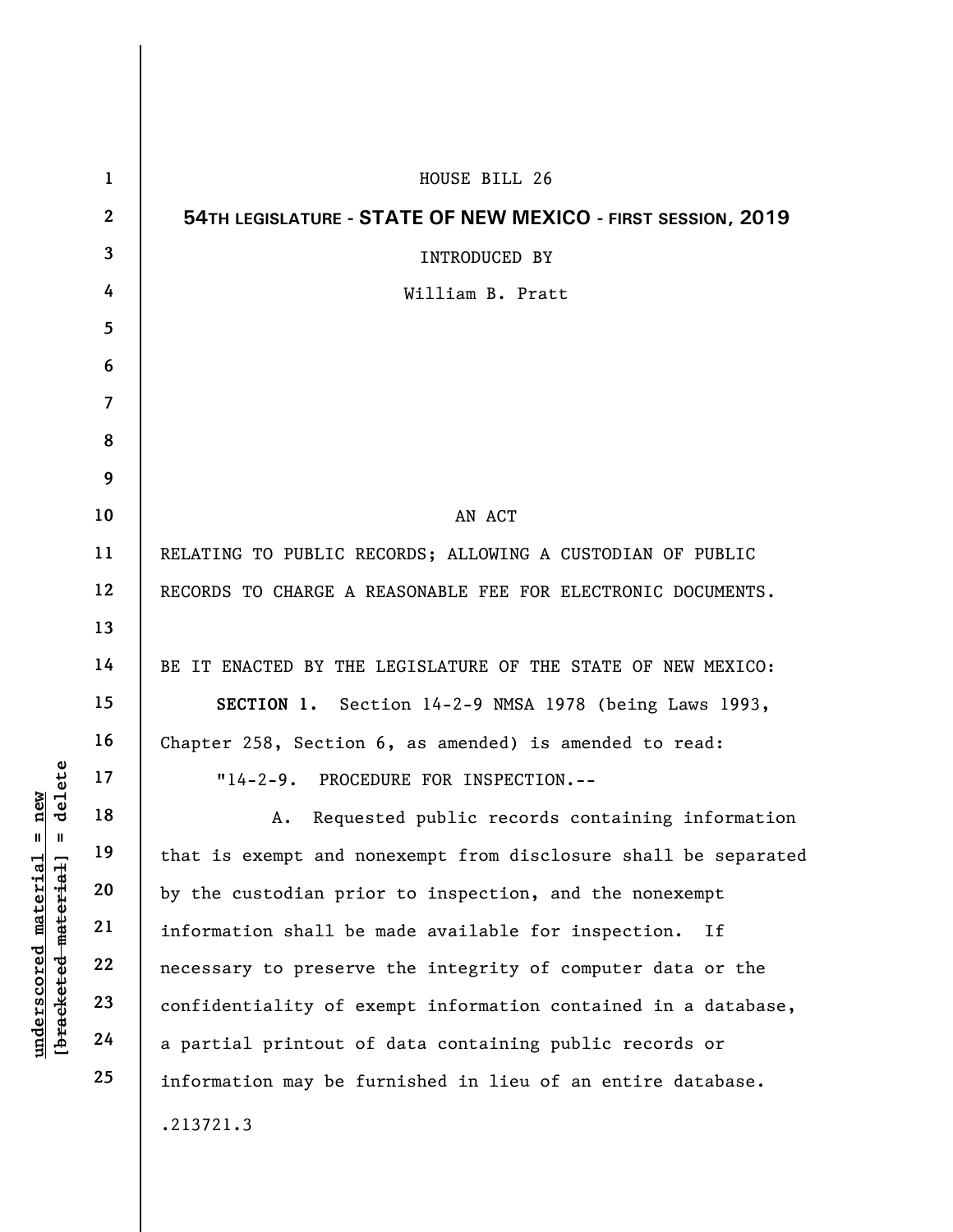Exempt information in an electronic document shall be removed along with the corresponding metadata prior to disclosure by utilizing methods or redaction tools that prevent the recovery of exempt information from a redacted electronic document.

**5 6 7 8 9 10**  B. A custodian shall provide a copy of a public record in electronic format if the public record is available in electronic format and an electronic copy is specifically requested. However, a custodian is only required to provide the electronic record in the file format in which it exists at the time of the request.

C. Unless otherwise provided by law, a custodian: (1) may charge [reasonable fees for copying the public records, unless a different fee is otherwise prescribed by law] a fee for providing a copy of a public record, but such fee shall not exceed the actual cost to the public body to provide the copy of the public record;

(2) shall not charge fees in excess of  $[*one*]$ dollar (\$1.00)] ten cents (\$0.10) per printed page for documents eleven inches by seventeen inches in size or smaller;

(3) may charge the actual costs associated with downloading copies of public records to a computer disk or storage device, including the actual cost of the computer disk or storage device; however, such charge shall not exceed ten dollars (\$10.00);

.213721.3

 $- 2 -$ 

(4) may charge the actual costs associated

 $\frac{1}{2}$  intereted material = delete **[bracketed material] = delete**  $anderscored material = new$ **underscored material = new**

**1** 

**2** 

**3** 

**4** 

**11** 

**12** 

**13** 

**14** 

**15** 

**16** 

**17** 

**18** 

**19** 

**20** 

**21** 

**22** 

**23** 

**24** 

**25**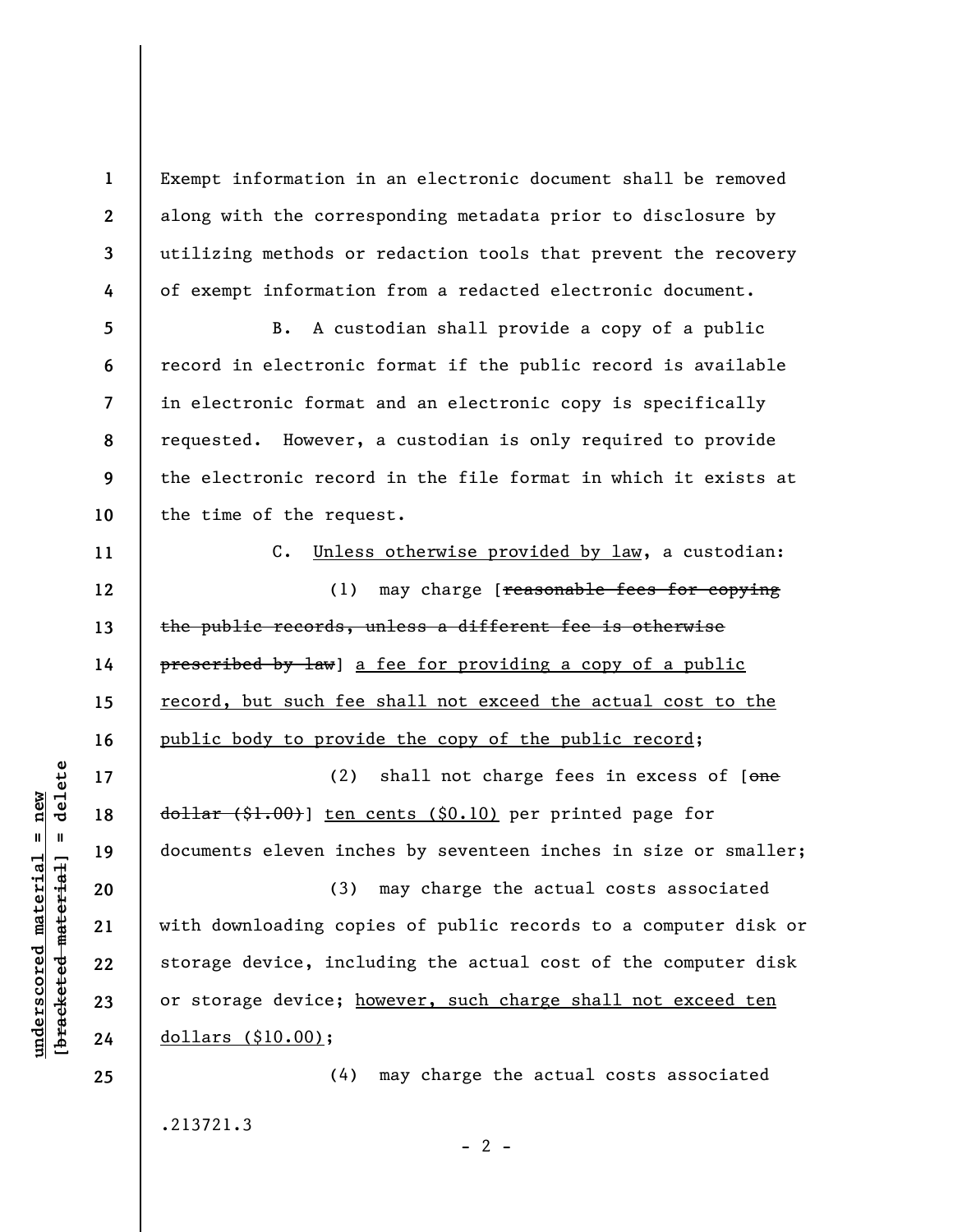**1 2 3 4 5 6 7 8 9 10 11 12 13 14 15 16 17 18 19 20 21 22 23 24 25**  with transmitting copies of public records by mail, electronic mail or facsimile; (5) may require advance payment of the fees before making copies of public records; (6) shall not charge a fee for the cost of determining whether any public record is subject to disclosure; and (7) shall provide a receipt, upon request. D. As used in this section, "actual cost" does not include labor costs or overhead costs.  $[\frac{D-1}{2}]$  E. Nothing in this section regarding the provision of public data in electronic format shall limit the ability of the custodian to engage in the sale of data as authorized by Sections 14-3-15.1 and 14-3-18 NMSA 1978, including imposing reasonable restrictions on the use of the database and the payment of a royalty or other consideration." **SECTION 2.** EFFECTIVE DATE.--The effective date of the provisions of this act is July 1, 2019.  $-3 -$ .213721.3

**underscored material = new [bracketed material] = delete**

 $\frac{1}{2}$  intereted material = delete  $underscored material = new$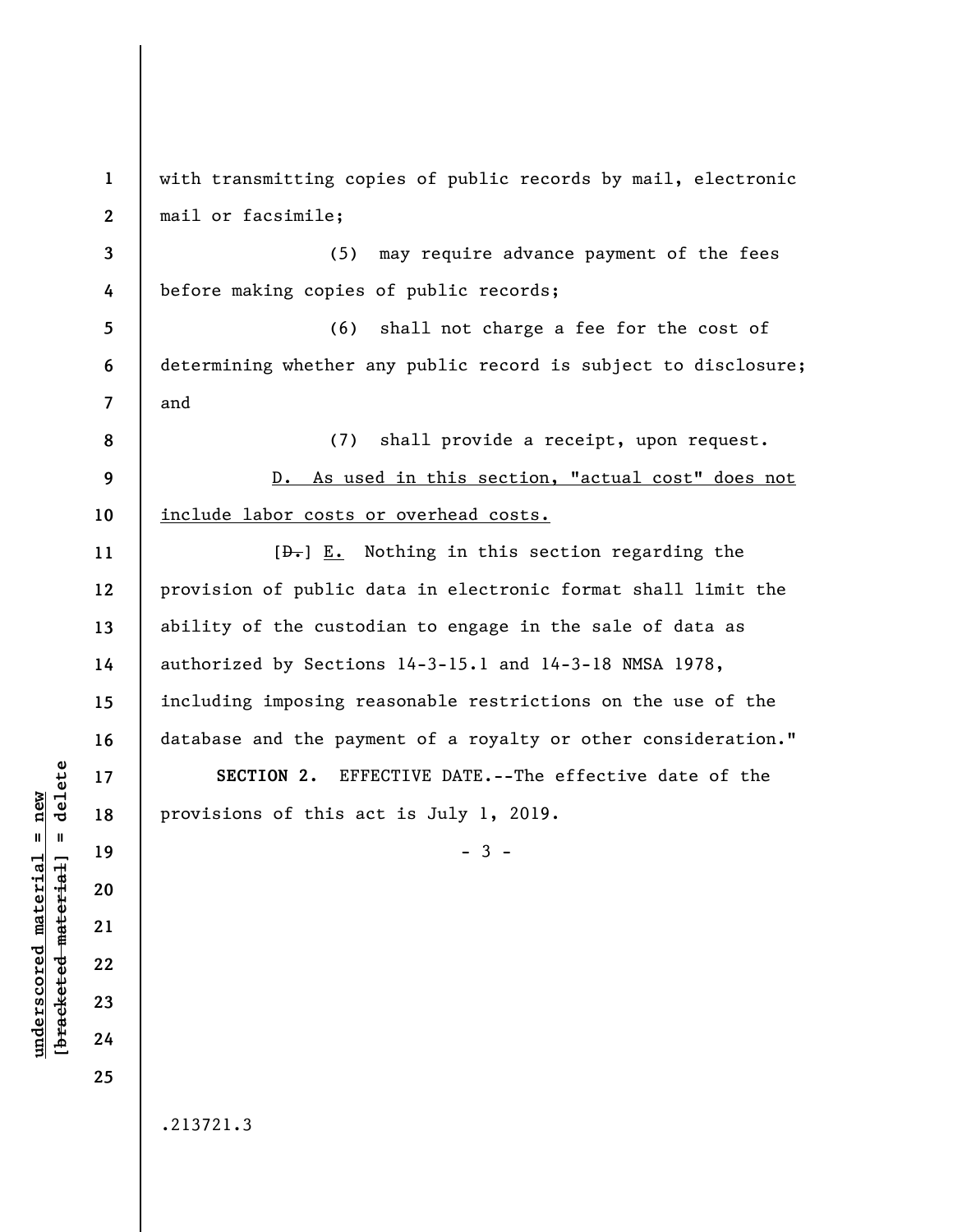|                                                                                                                      |                | Consumer & Public Affairs                                       |
|----------------------------------------------------------------------------------------------------------------------|----------------|-----------------------------------------------------------------|
|                                                                                                                      |                | <b>State Government, Elections</b><br>and Indian Affairs        |
|                                                                                                                      | 1              | -29<br>HOUSE BILL                                               |
|                                                                                                                      | $\overline{2}$ | 54TH LEGISLATURE - STATE OF NEW MEXICO - FIRST SESSION, 2019    |
|                                                                                                                      | $\mathbf{3}$   | INTRODUCED BY                                                   |
|                                                                                                                      | 4              | Abbas Akhil                                                     |
|                                                                                                                      | 5              |                                                                 |
|                                                                                                                      | 6              |                                                                 |
|                                                                                                                      | $\overline{7}$ |                                                                 |
|                                                                                                                      | 8              |                                                                 |
|                                                                                                                      | 9              |                                                                 |
|                                                                                                                      | 10             | AN ACT                                                          |
|                                                                                                                      | 11             | RELATING TO PUBLIC RECORDS AND OPEN MEETINGS; REQUIRING THAT    |
|                                                                                                                      | 12             | ORGANIZATIONS PROVIDING FUNDS OR PROPERTY TO GOVERNMENTAL       |
|                                                                                                                      | 13             | ENTITIES BE SUBJECT TO THE INSPECTION OF PUBLIC RECORDS ACT AND |
|                                                                                                                      | 14             | THE OPEN MEETINGS ACT.                                          |
|                                                                                                                      | 15             |                                                                 |
| Ü<br>ಕೆ<br>$\mathbf{p}$<br>$\mathbf{H}$<br>$\mathbf{H}$<br>underscored material<br>[ <del>bracketed material</del> ] | 16             | BE IT ENACTED BY THE LEGISLATURE OF THE STATE OF NEW MEXICO:    |
|                                                                                                                      | 17             | SECTION 1. Section 6-5A-1 NMSA 1978 (being Laws 1992,           |
|                                                                                                                      | 18             | Chapter 27, Section 1, as amended) is amended to read:          |
|                                                                                                                      | 19             | DEFINITIONS--REQUIREMENTS FOR GOVERNMENTAL<br>$"6 - 5A - 1.$    |
|                                                                                                                      | 20             | ENTITIES THAT RECEIVE FUNDS OR PROPERTY FROM CERTAIN            |
|                                                                                                                      | 21             | ORGANIZATIONS.--                                                |
|                                                                                                                      | 22             | As used in this section:<br>Α.                                  |
|                                                                                                                      | 23             | "agency" means any state agency,<br>(1)                         |
|                                                                                                                      | 24             | department or board, any public institution of higher education |
|                                                                                                                      | 25             | or public post-secondary educational institution and any        |
|                                                                                                                      |                | .213720.2                                                       |
|                                                                                                                      |                |                                                                 |

 $\frac{1}{2}$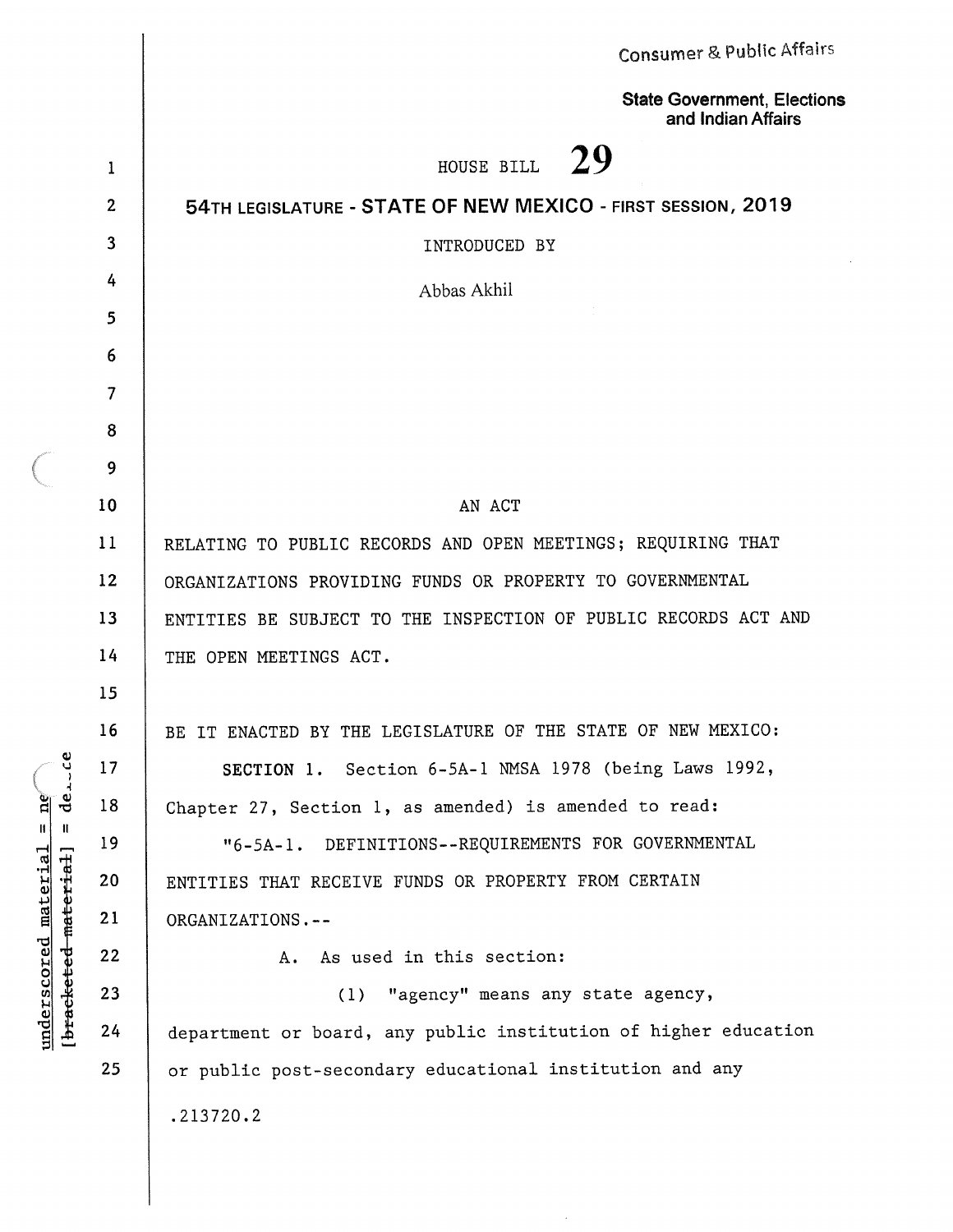1  $\overline{2}$ 

3

4

5

6

 $\overline{7}$ 

8

9

10

11

 $12$ 

13

14

15

16

17

18

19

20

21

22

23

24

25

## county, municipality or public school district;

"organization" means an organization that  $(2)$ has been granted exemption from the federal income tax by the United States commissioner of internal revenue as an organization described in Section 501(c) of the Internal Revenue Code of 1986, as amended or renumbered, and whose principal and authorized purpose is to complement, contribute to and support or aid the function of or forward the purposes of a single agency through financial support or contribution of services, goods, data or information that help or aid the agency in carrying out its statutory purpose and goals, including [but not limited to] the provision of scholarships to students of educational institutions and the provision of grants to supplement ongoing research or to provide funds for research and programs being carried out by an agency;

"post-secondary educational institution"  $(3)$ means an educational institution designated in Article 12, Section 11 of the constitution of New Mexico and includes an academic, vocational, technical, business, professional or other school, college or university or other organization or person offering or purporting to offer courses, instruction, training or education through correspondence or in person to any individual within this state over the compulsory school attendance age, if that post-secondary educational institution is directly supported in whole or in part by state or local  $.213720.2$  $-2 -$ 

 $\frac{1}{2}$ bracketed material] = derece underscored material =  $ne'$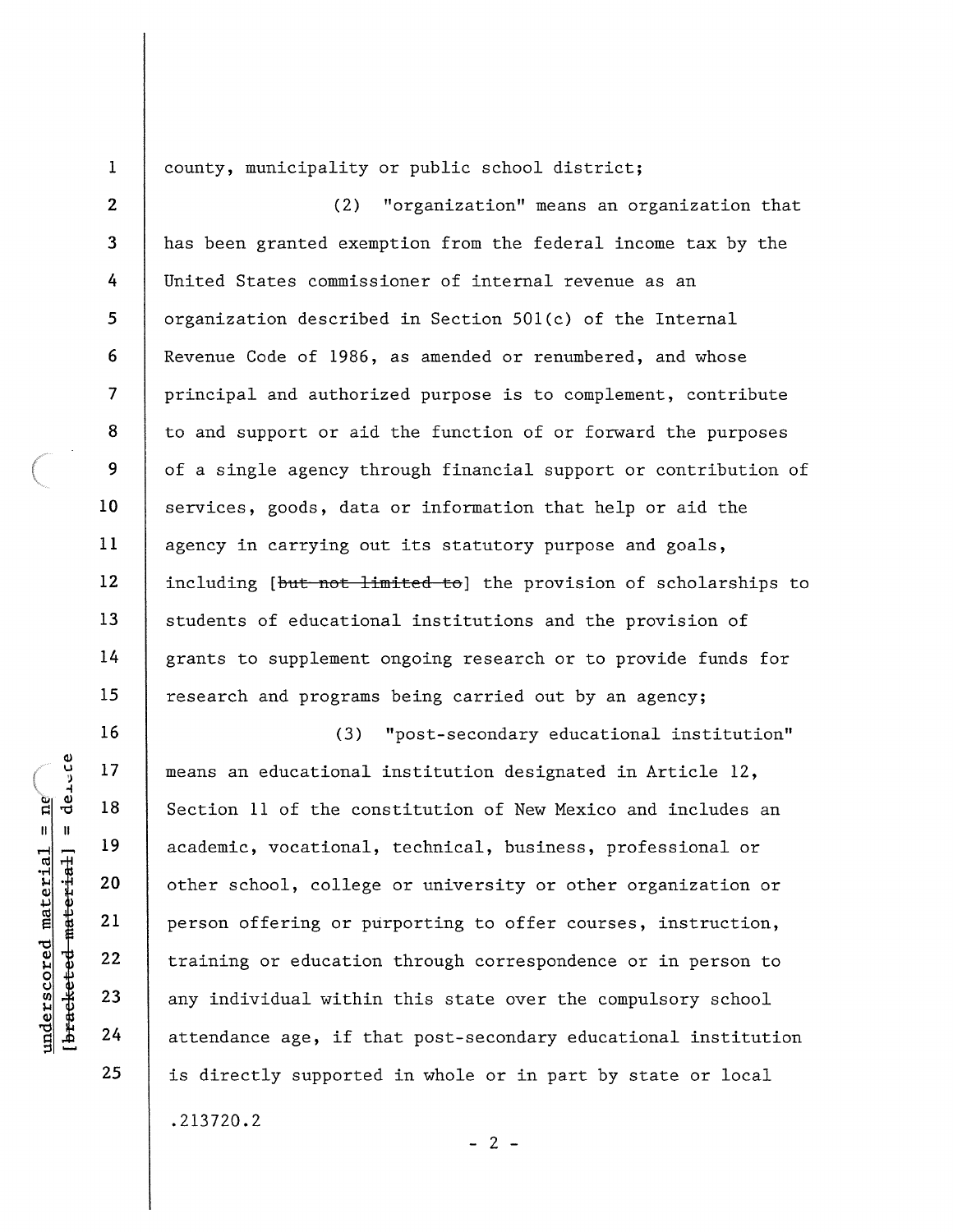$\mathbf{1}$ taxation; and

 $\overline{2}$  $(4)$ "transferred" means given or otherwise transferred, with or without consideration. 3 4  $B.$ Prior to an agency accepting property or funds that have been transferred to an agency by an organization, the 5 6 agency and the organization shall enter into a written  $\overline{7}$ agreement that includes at least the following: 8 (1) a concise statement of the organization's 9 purpose and of how that purpose is supportive of the agency's 10 statutory responsibilities and authority; 11 (2) provisions explicitly describing the  $12$ relationship of the agency to the organization in connection 13 with such issues as authority, autonomy and information sharing 14 and reporting; 15 (3) provisions defining the extent to which 16 the organization may complement and support functions that are 17 the statutory responsibility of the agency; 18 requirements that the organization:  $(4)$ 19 if its gross annual income exceeds  $(a)$ 20 two hundred fifty thousand dollars (\$250,000), have a financial 21 accounting system considered adequate under customarily and 22 currently accepted accounting standards and that the financial 23 affairs of the organization be audited annually in accordance 24 with generally accepted governmental auditing standards by an 25 independent professional auditor who would be required to  $.213720.2$  $-3 -$ 

 $\frac{1}{2}$ bracketet-material] = derote  $underscored$  material =  $ne'$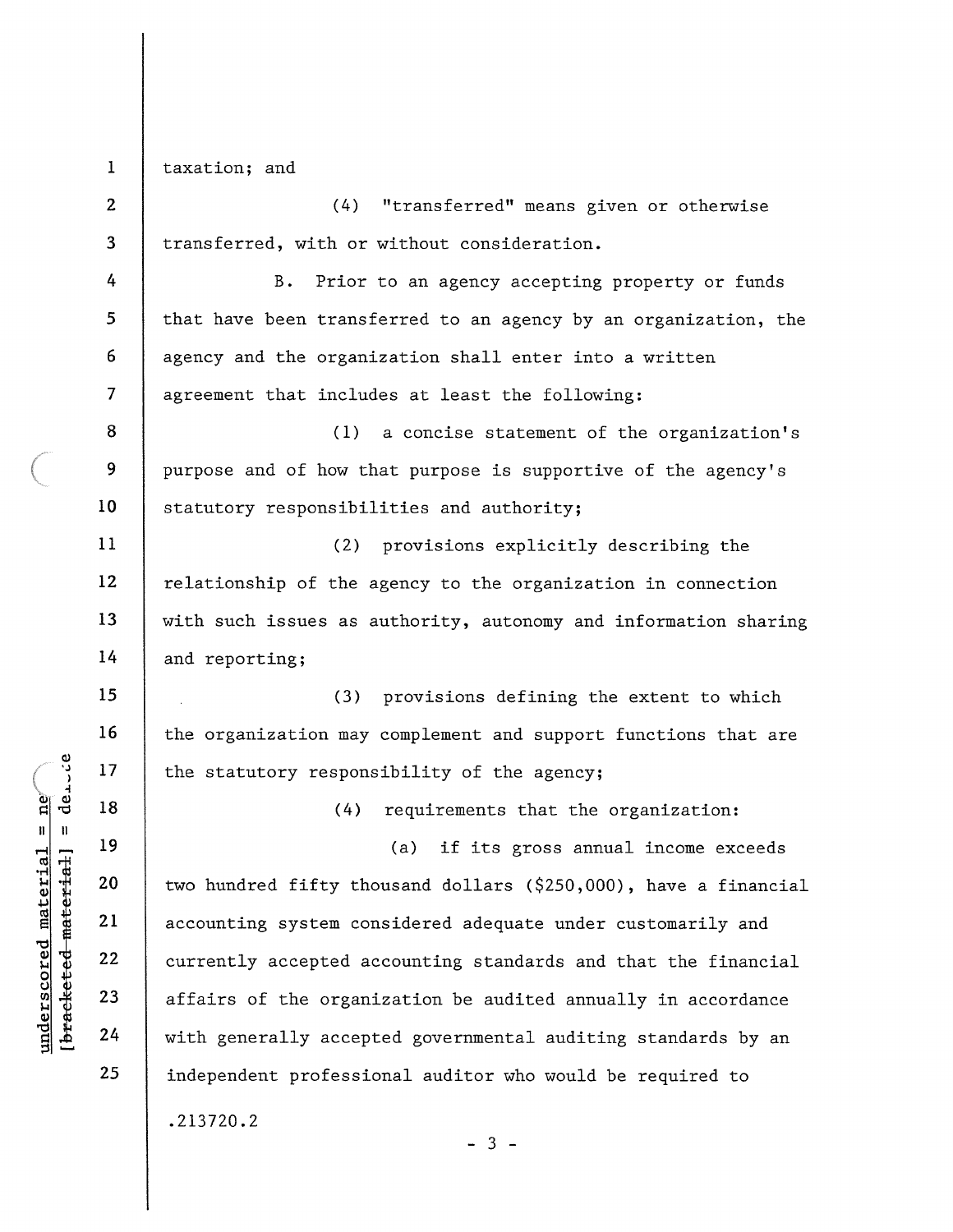furnish to the agency copies of the annual audit, which, exclusive of any lists of donors or donations, shall be a public record, and to make the associated working papers available to the agency for review upon its written request for a period of three years after the audit report date; or if its gross annual income is two  $(b)$ hundred fifty thousand dollars (\$250,000) or less, file a statement with the agency in the form of a balance sheet showing the assets of the organization, its liabilities, its income, classified by general source, and its expenditures,

(5) a provision requiring that any funds or property transferred to the agency by the organization be considered subject to all state laws and regulations governing the disbursement and administration of public funds and public property, except to the extent of any specific conditions of the transfer that are acceptable to the agency and do not require actions that are punishable as crimes under state law;

 $(6)$ a provision stating that the agency has reviewed the bylaws of the organization and found them acceptable and a provision requiring that the organization furnish copies of the bylaws to the agency;

 $(7)$ a provision requiring specification of the consideration that the agency received from the organization for any agency services provided in support of the .213720.2  $-4 -$ 

 $[breaketed$  material = derice  $underscored material = ne<sup>2</sup>$ 

23 24

25

 $\mathbf{1}$ 

 $\overline{2}$ 

3

4

5

6

 $\overline{7}$ 

8

9

10

 $11$ 

12

13

 $14$ 

15

16

 $17$ 

18

19

20

21

22

classified by object;